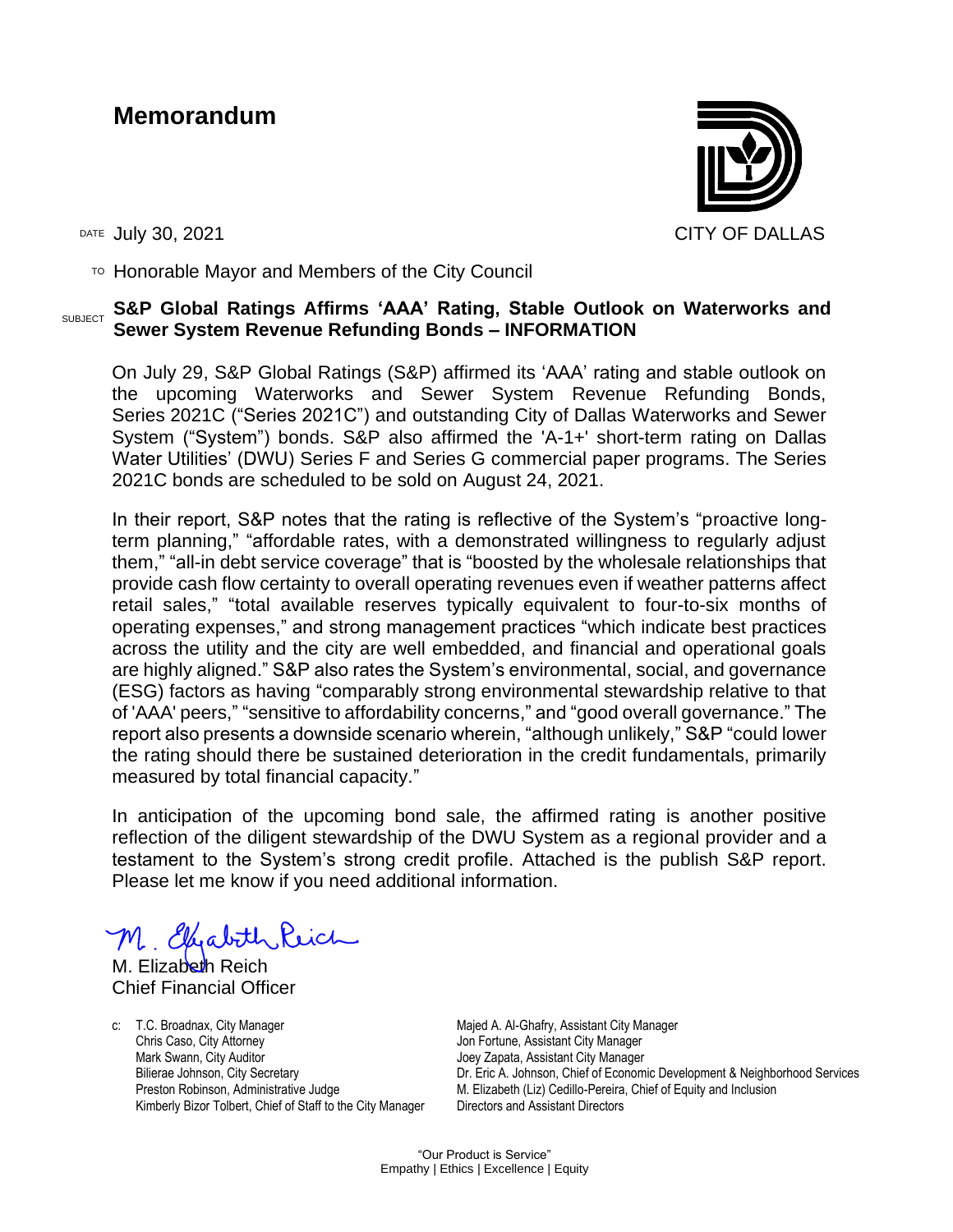

# **RatingsDirect®**

# **Summary:** Dallas; CP; Water/Sewer

**Primary Credit Analyst:** Theodore A Chapman, Farmers Branch + 1 (214) 871 1401; theodore.chapman@spglobal.com

**Secondary Contact:** Edward R McGlade, New York + 1 (212) 438 2061; edward.mcglade@spglobal.com

# Table Of Contents

[Rating Action](#page-2-0)

[Stable Outlook](#page-4-0)

[Related Research](#page-4-1)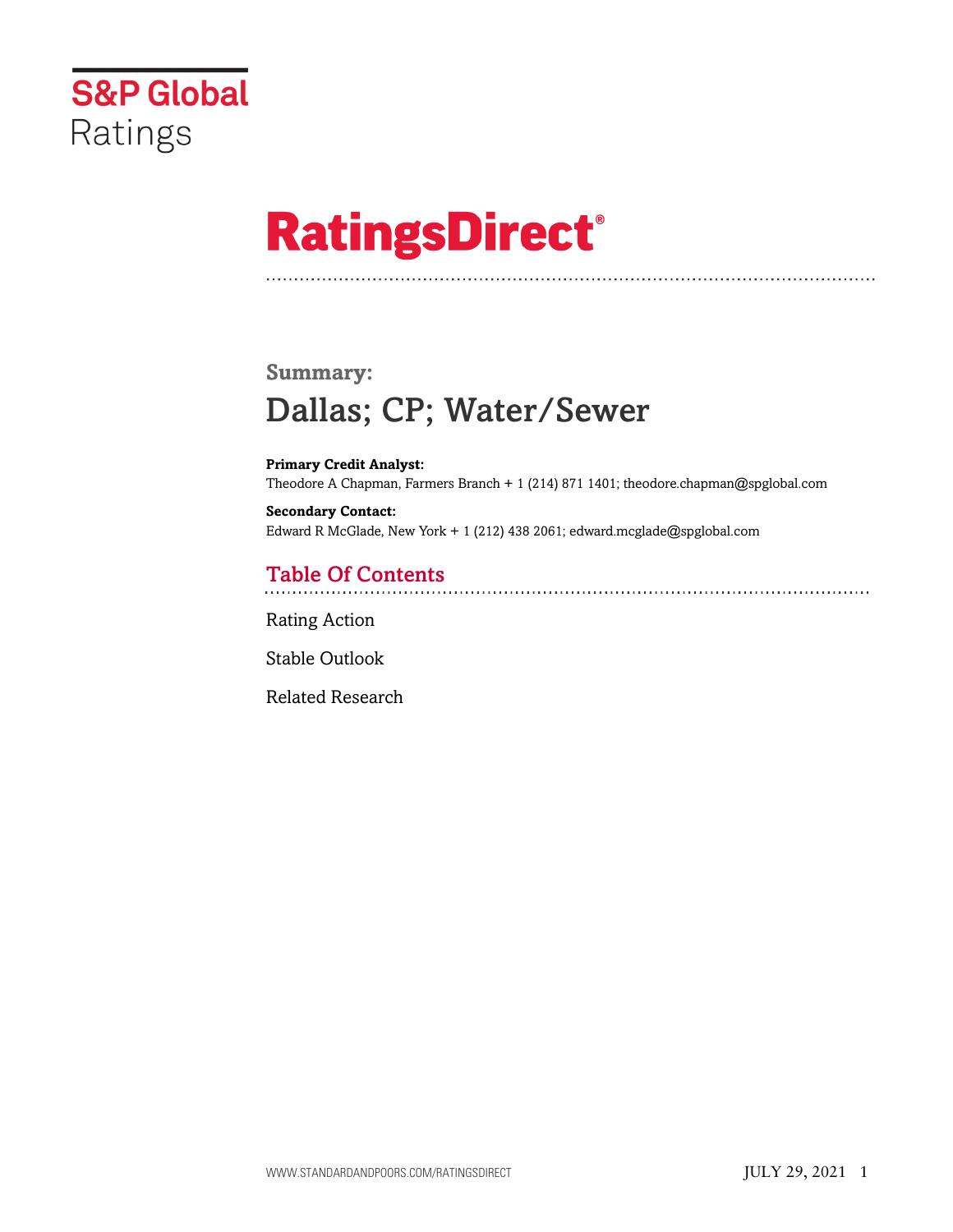# **Summary:** Dallas; CP; Water/Sewer

| <b>Credit Profile</b>                                                  |            |          |  |  |
|------------------------------------------------------------------------|------------|----------|--|--|
| US\$135.87 mil wtrwks & swr sys rev rfdg bnds ser 2021C due 10/01/2050 |            |          |  |  |
| Long Term Rating                                                       | AAA/Stable | New      |  |  |
| Dallas WS                                                              |            |          |  |  |
| Long Term Rating                                                       | AAA/Stable | Affirmed |  |  |

## <span id="page-2-0"></span>Rating Action

S&P Global Ratings assigned its 'AAA' long-term rating to the City of Dallas, Texas' \$135.87 million series 2021C waterworks and sewer system revenue refunding bonds. At the same time, S&P Global Ratings affirmed its 'AAA' long-term and underlying (SPUR) ratings on the city's previously issued revenue bonds, of which about \$2.5 billion is outstanding. The city's water and sewer system, doing business as Dallas Water Utilities (DWU), also supports approximately \$688 million in debt, issued by Tarrant Regional Water District (TRWD), for the city's share of a joint water supply and transmission project. The outlook on all ratings is stable.

We are also affirming our 'A-1+' short-term rating on DWU's series F and series G commercial paper (CP) programs. The short-term rating is based on the 'AAA' rating using the application of our "Methodology For Linking Long-Term And Short-Term Ratings," published April 7, 2017.

The bonds are secured by a first lien pledge on the net revenues of the city's water and sewer system. Proceeds will be used to convert \$146 million of existing CP notes to long-term debt. A reserve fund in the amount of average annual debt service provides additional liquidity.

The DWU system has a predominantly locally derived revenue base. Local service charges, derived through an autonomous rate-setting process, represent virtually all of both entities' revenue. This, coupled with operating-expense flexibility, limits the system's exposure to federal revenue and allows us to rate Dallas' debt above the U.S. sovereign rating.

#### Credit overview

The 'AAA' rating reflects our view of the city's:

- Proactive long-term planning, locking in what will be, when an ongoing project is finished, a 50-year supply;
- Affordable rates, with a demonstrated willingness to regularly adjust them;
- All-in debt service coverage (DSC) typically at or close to 1.4x, boosted by the wholesale relationships that provide cash flow certainty to overall operating revenues even if weather patterns affect retail sales. All-in DSC is S&P Global Ratings adjusted DSC metric that includes all use of operating revenues regardless of lien or accounting treatment. DWU is projecting senior lien DSC of better than 1.7x in fiscal 2021;
- Total available reserves typically equivalent to four-to-six months of operating expenses; and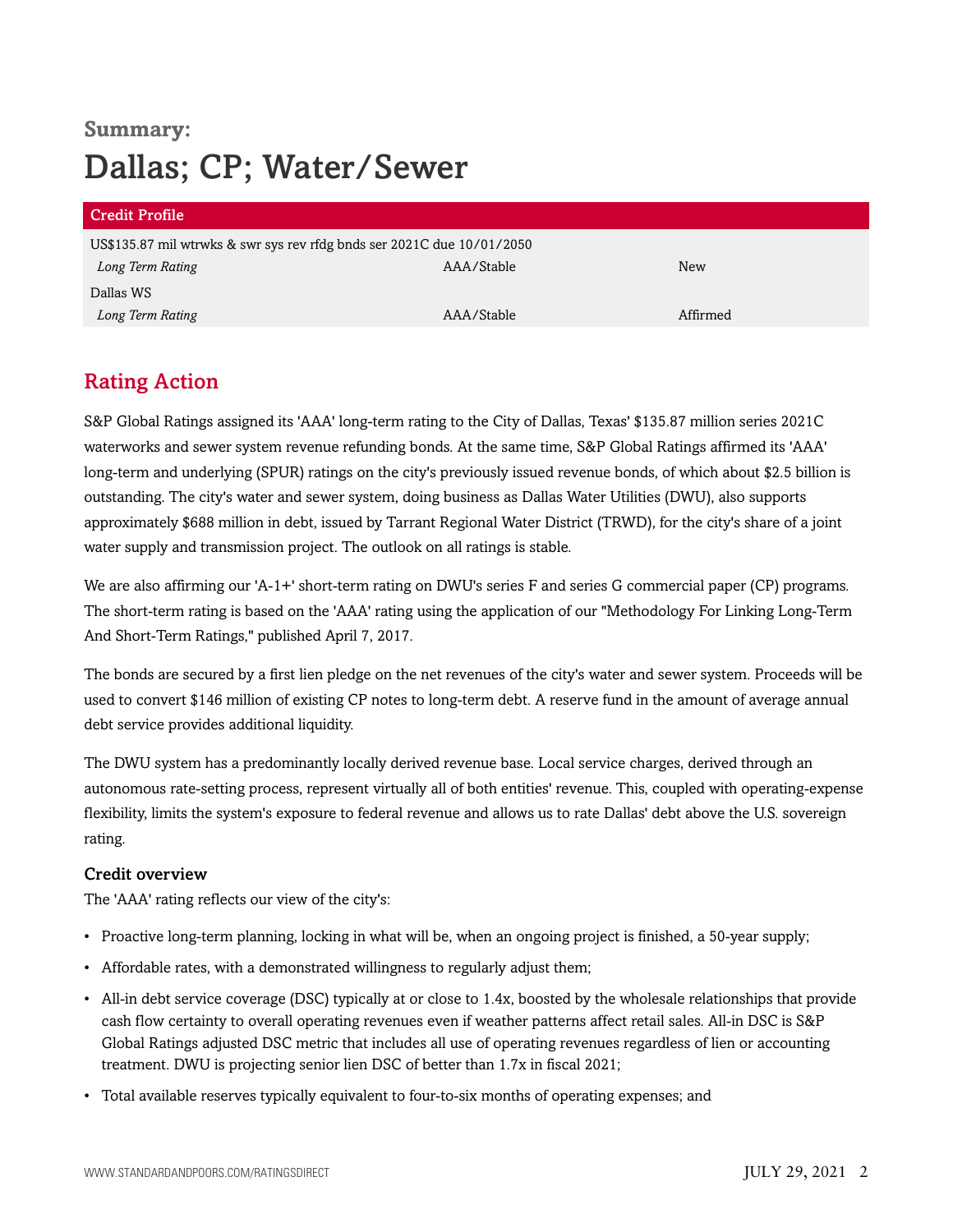• Management practices that we consider strong, which indicate best practices across the utility and the city are well embedded, and financial and operational goals are highly aligned.

The DWU system supplies retail water and wastewater service to Dallas, which has a population of about 1.3 million, as well as treated and raw water services to almost all the cities in Dallas County on a wholesale basis, and to the Dallas-Fort Worth International Airport. Because the customer base is sufficiently large and diverse, in our view, DWU has no dependence on any of its principal retail customers for its operating revenues.

In the early days of COVID-19, the city revised its 2020 budget with far more conservative assumptions for both revenues and expenses than the 4% variance that actually played out. The city had always planned to make use of a rate-stabilization reserve through at least fiscal 2022; therefore, the stable base rates are unrelated to the pandemic's impact on the customer base, and adjustments to retail and wholesale rates are considered whenever necessary. The city has also represented that it received full and timely payments from all its wholesale customers throughout the worst of the recent recession, and that it began the fourth quarter of fiscal 2021 with \$99.5 million in available cash, equivalent to five months of operating expenses on a budgetary basis. DWU reported no material effects from the February 2021 winter storm.

The city's capital improvement plan (CIP), beyond the joint-venture project with TRWD, contains no major programs beyond traditional renewals and replacements and largely did not need to be reprioritized due to the pandemic. Management identified about \$1 billion in capital commitments from fiscal years 2021-2023, with a target of equal balance between debt financing internally generated revenues. In addition, DWU has no responsibility for or exposure to the city's most underfunded fiduciary obligations for its uniformed civil service. Those pension and postemployment benefit liabilities have been among the factors most pressuring our general obligation rating on the city. The plan in which DWU participates--the Employees Retirement System--is however only 65% funded, assuming a relatively conservative 5.93% discount rate. DWU's share as of fiscal 2020 of the \$2 billion liability is \$438 million.

#### Environmental, social, and governance (ESG) factors

In addition to enhancing the long-term water supply with the joint project with TRWD, Dallas has proactively engaged in preserving its existing supplies by way of aggressive water-conservation measures--most recently revised in 2019--including public education and a number of supporting ordinances and practices aimed primarily at curbing outdoor watering. Based on consumption use patterns in 2001 across all customer classes, DWU management estimates that the water-conservation measures have extended the life of existing reservoirs by two-three years, as well as reducing per capita per day consumption by 30% even as the population has increased by 10%. The city reports no regulatory mandates or environmental enforcement actions among its well-prioritized CIP. Because of the complexity--and massive capital investments--required for bringing a new reservoir into commercial operations, we view this as comparably strong environmental stewardship relative to that of 'AAA' peers.

The city is also sensitive to affordability concerns, even as city council has a long history of as-necessary rate adjustments; we understand that a low single-digit adjustment could be proposed for consideration for fiscal 2022. As a health and safety measure, a suspension of shutoffs and disconnections that began in March 2020 remains in place. DWU does not have a formal bill-pay-customer-assistance program, but it does have payment plans and other ancillary services such as in-home leak detection and free repairs of certain fixtures to qualified customers to help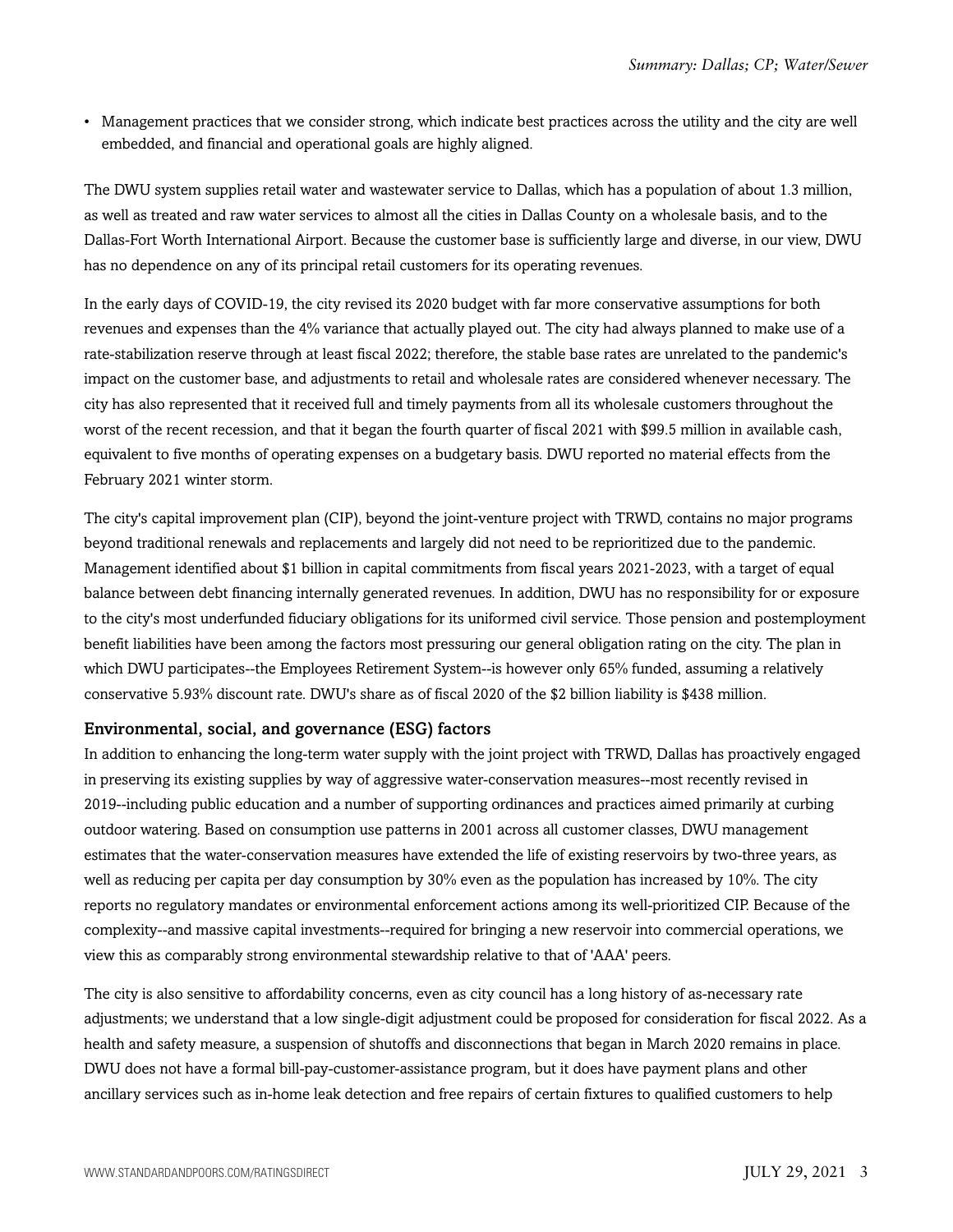them reduce water use and, therefore, lower their monthly bill. Dallas did receive some federal assistance from the December 2020 stimulus package related to rental and bill pay assistance. Dallas will also receive \$377 million from the federal American Rescue Plan Act, although it is not yet fully defined as to if DWU will benefit from the first tranche as initial indications reflect rental and housing assistance as priorities. Similarly, neither timing nor eligibility for federal low-income-household water assistance has been fully defined by the federal government, but it could eventually be another source of assistance for qualifying DWU customers.

It is our view that the good overall governance, in which immediate- and long-term operational needs are aligned with intended financial resources, also lend to our stable outlook. The city has for years used its financial management performance criteria (FMPC) to establish required financial metrics for all of its major operating funds, including DWU. The FMPC speaks to desired DSC, minimum required reserves, and other guidelines that we typically observe in our Financial Management Assessment that we would characterize as strong.

#### <span id="page-4-0"></span>Stable Outlook

#### Downside scenario

Although unlikely, we could lower the rating should there be sustained deterioration in the credit fundamentals, primarily measured by total financial capacity. General examples could include costly regulatory mandates or a collapse in operating revenues, neither of which is currently the case for Dallas. The stable outlook is also predicated on the city's representation that any near-term weakness in DSC is attributable to the purposeful drawdown of designated cash reserves and recessionary effects, and that beyond that revenues will generally be supportive of financial performance that is more in line with historical levels.

### <span id="page-4-1"></span>Related Research

Through The ESG Lens 2.0: A Deeper Dive Into U.S. Public Finance Credit Factors, April 28, 2020

| Ratings Detail (As Of July 29, 2021)                                      |                  |          |  |  |
|---------------------------------------------------------------------------|------------------|----------|--|--|
| Dallas Wtrwks and Swr Sys Commercial Paper Nts ser G due 07/08/2024       |                  |          |  |  |
| <b>Short Term Rating</b>                                                  | $A-1+$           | Affirmed |  |  |
| Dallas Wtrwks and Swr Sys Commercial Paper Nts ser 2021F-1 due 07/07/2024 |                  |          |  |  |
| <b>Short Term Rating</b>                                                  | $A-1+$           | Affirmed |  |  |
| Dallas Wtrwks and Swr Sys Commercial Paper Nts ser 2021F-2 due 07/08/2024 |                  |          |  |  |
| <b>Short Term Rating</b>                                                  | $A-1+$           | Affirmed |  |  |
| Dallas WS                                                                 |                  |          |  |  |
| Long Term Rating                                                          | AAA/Stable       | Affirmed |  |  |
| Dallas WS (AGM)                                                           |                  |          |  |  |
| <b>Unenhanced Rating</b>                                                  | AAA(SPUR)/Stable | Affirmed |  |  |
| <b>Tarrant Regl Wtr Dist, Texas</b>                                       |                  |          |  |  |
| Dallas, Texas                                                             |                  |          |  |  |
| Tarrant Regl Wtr Dist (Dallas) wtr                                        |                  |          |  |  |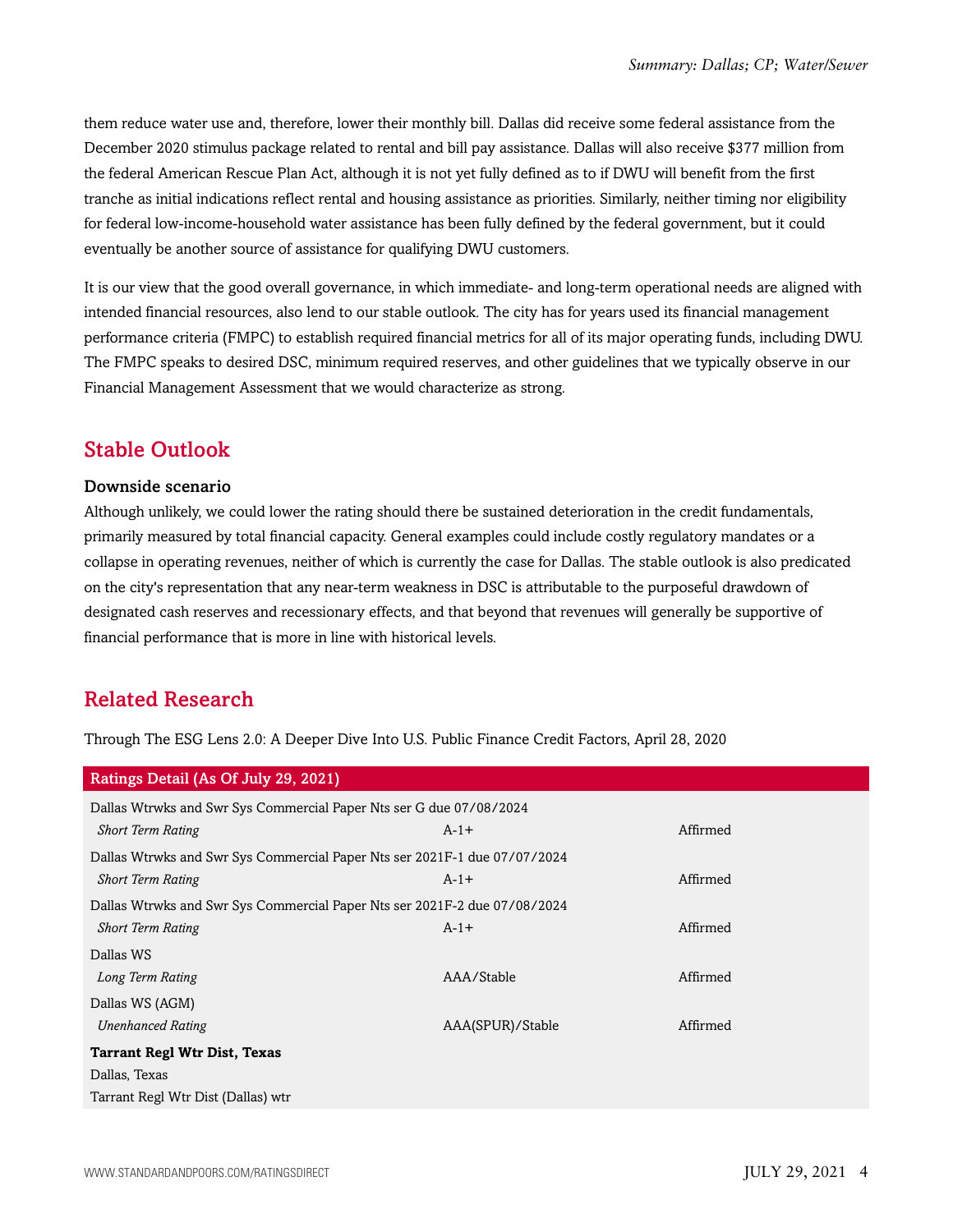| Ratings Detail (As Of July 29, 2021) (cont.) |            |          |
|----------------------------------------------|------------|----------|
| Long Term Rating                             | AAA/Stable | Affirmed |
| Tarrant Regl Wtr Dist (Dallas) wtr           |            |          |
| Long Term Rating                             | AAA/Stable | Affirmed |
| Many issues are enhanced by bond insurance.  |            |          |

Certain terms used in this report, particularly certain adjectives used to express our view on rating relevant factors, have specific meanings ascribed to them in our criteria, and should therefore be read in conjunction with such criteria. Please see Ratings Criteria at www.standardandpoors.com for further information. Complete ratings information is available to subscribers of RatingsDirect at www.capitaliq.com. All ratings affected by this rating action can be found on S&P Global Ratings' public website at www.standardandpoors.com. Use the Ratings search box located in the left column.